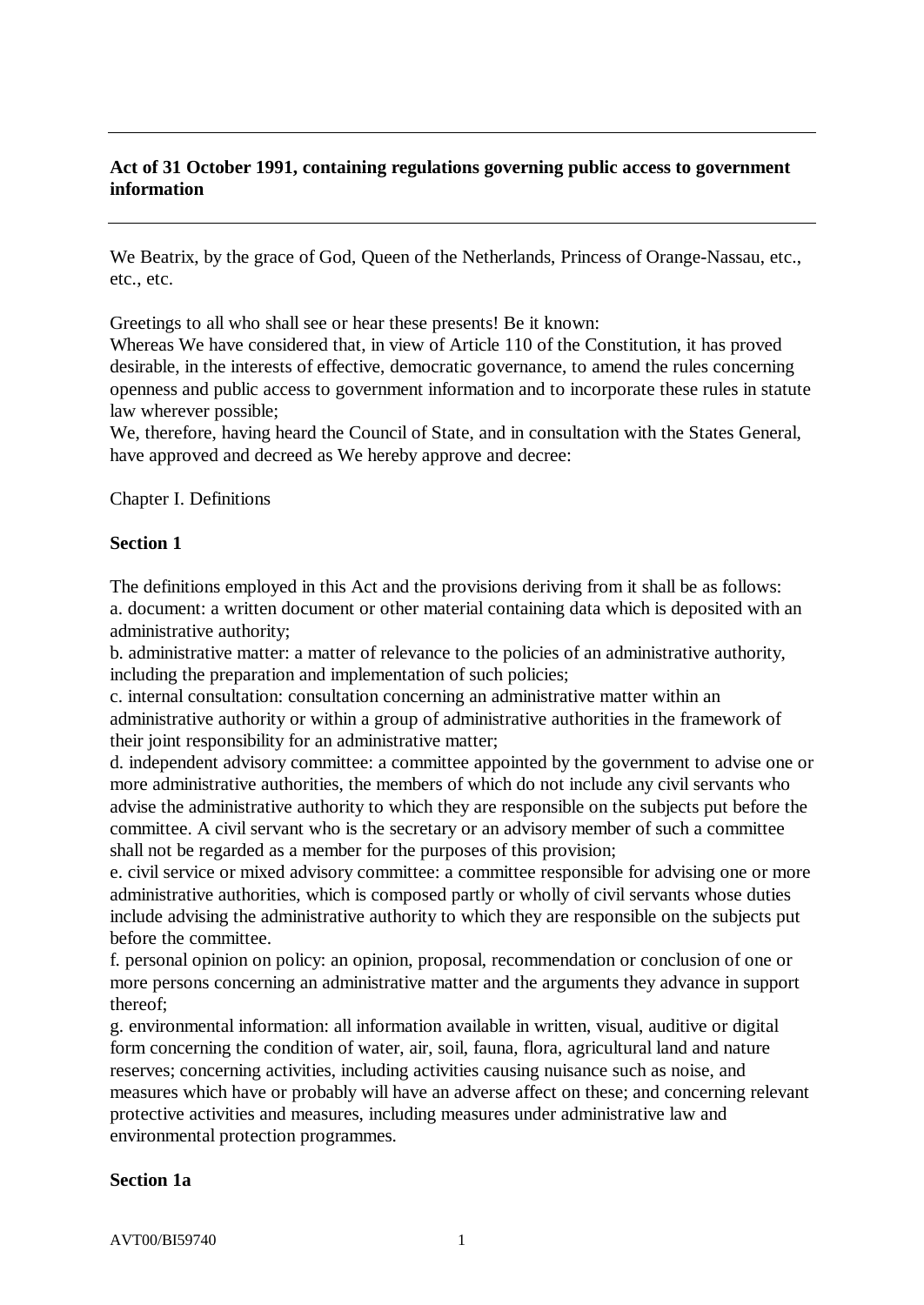1. This Act shall apply to the following administrative authorities:

a. Our Ministers;

b. the administrative authorities of provinces, municipalities, water boards and regulatory industrial organisations;

c. administrative authorities whose activities are subject to the responsibility of the authorities referred to in subsection 1 (a and b);

d. such other administrative authorities as are not excluded by order in council.

2. Notwithstanding subsection 1 (d), this Act shall apply only to such administrative authorities responsible for education and research in the policy field of the Ministry of Education, Culture and Science as have been designated by order in council.

Chapter II. Public Access

## **Section 2**

An administrative authority shall, in the exercise of its functions, disclose information in accordance with the present Act, without prejudice to provisions laid down in other statutes.

Chapter III. Information on application

## **Section 3**

1. Anyone may apply to an administrative authority or to an agency, service or company carrying out work for which it is accountable to an administrative authority for information contained in documents concerning an administrative matter.

2. The applicant shall specify the administrative matter or the document relevant to it about which he wishes information.

3. An application for information shall be granted with due regard for the provisions of sections 10 and 11.

# **Section 4**

If the application concerns documents held by an administrative authority other than that to which the application has been submitted, the applicant shall, if necessary, be referred to that authority. If the application was made in writing, it shall be forwarded and the applicant shall be notified accordingly.

# **Section 5**

1. The decision on an application for information shall be given verbally or in writing.

2. The applicant shall receive written notification of a refusal to disclose all or part of the information for which he applied in writing. If the application was made verbally, the applicant shall receive, on request, written notification of the refusal. This option shall be brought to the attention of the applicant.

3. The decision shall likewise be given in writing if the application for information concerns a third party and said third party has applied for this information. In such a case, the decision and the information relevant to the third party shall be sent to him.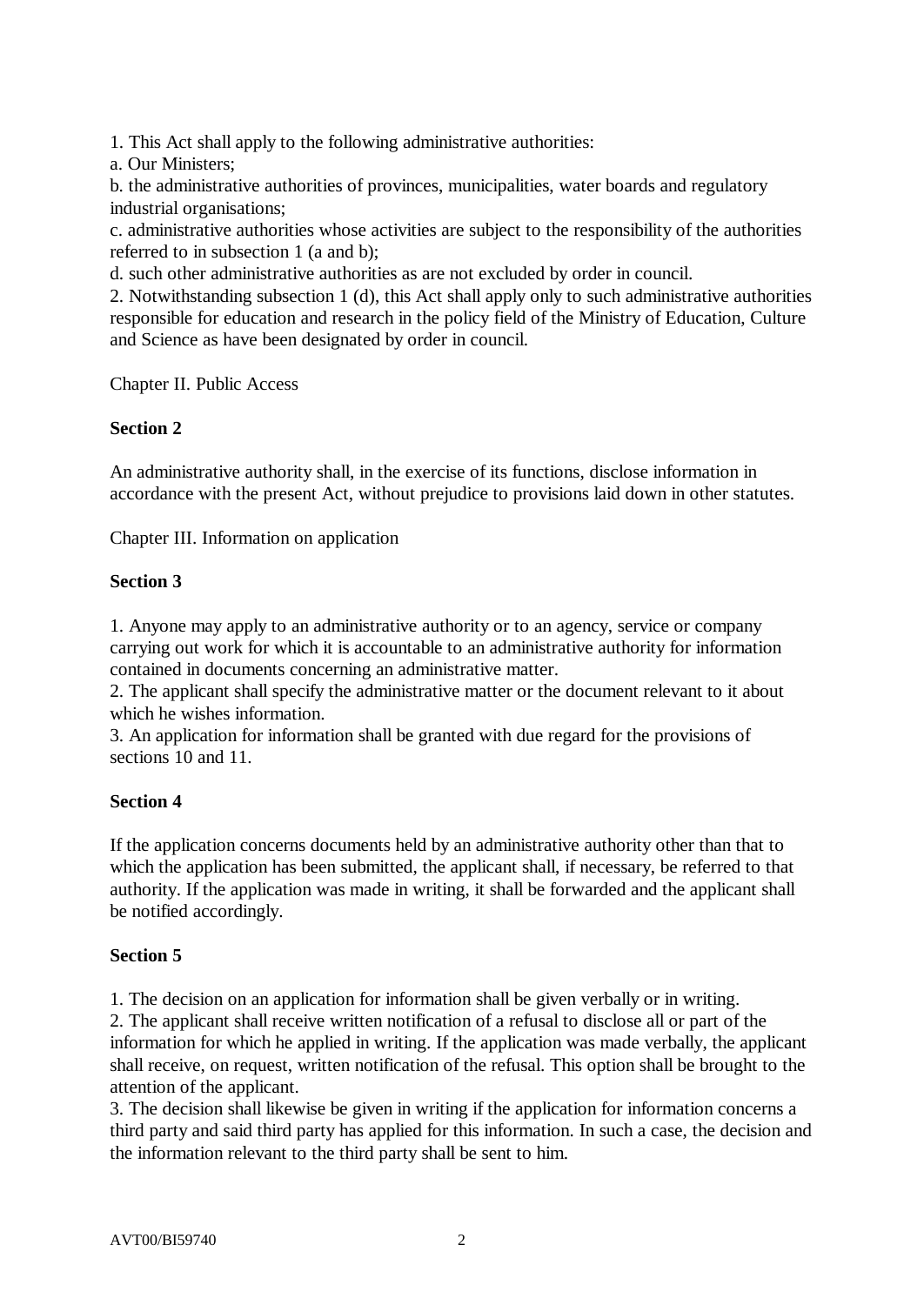# **Section 6**

The administrative authority shall decide on the application for information at the earliest possible opportunity, and in any event no more than two weeks after the date of receipt of the application. The administrative authority may defer the decision for no more than a further two weeks. The applicant shall be notified in writing, with reasons, of the deferment before the first two-week period has elapsed.

# **Section 7**

1. The administrative authority shall provide information concerning the documents which contain the information required by:

a. issuing a copy of the documents or conveying their exact substance in some other form,

b. permitting the applicant to take note of the contents of the documents,

c. supplying an extract from the documents or a summary of their contents, or

d. supplying information contained in the documents.

2. In choosing one of the methods listed in subsection 1 the administrative authority shall take into account the preference of the applicant and the importance of smooth, rapid procedure.

Chapter IV. Information provided voluntarily

# **Section 8**

1. The administrative authority directly concerned shall provide, of its own accord, information on its policy and the preparation and implementation thereof, whenever the provision of such information is in the interests of effective, democratic governance.

2. The administrative authority shall ensure that the information is supplied in a comprehensible form and in such a way as to reach the interested party and as many interested members of the public as possible at a time which will allow them to make their views known to the administrative authority in good time.

# **Section 9**

1. The administrative authority directly concerned shall ensure that the policy

recommendations which the authority receives from independent advisory committees, together with the requests for advice and proposals made to the advisory committees by the authority, shall be made public where necessary, possibly with explanatory notes.

2. The recommendations shall be made public no more than four weeks after they have been received by the administrative authority. Their publication shall be announced in the Netherlands Government Gazette or in some other periodical made generally available by the government. Notification shall be made in a similar manner of non-publication, either total or partial.

3. The documents referred to in subsection 1 may be made public by:

- a. including them in a publication which is generally available,
- b. publishing them separately and making them generally available, or
- c. depositing them for public inspection, providing copies or making them available on loan.

Chapter V. Exceptions and restrictions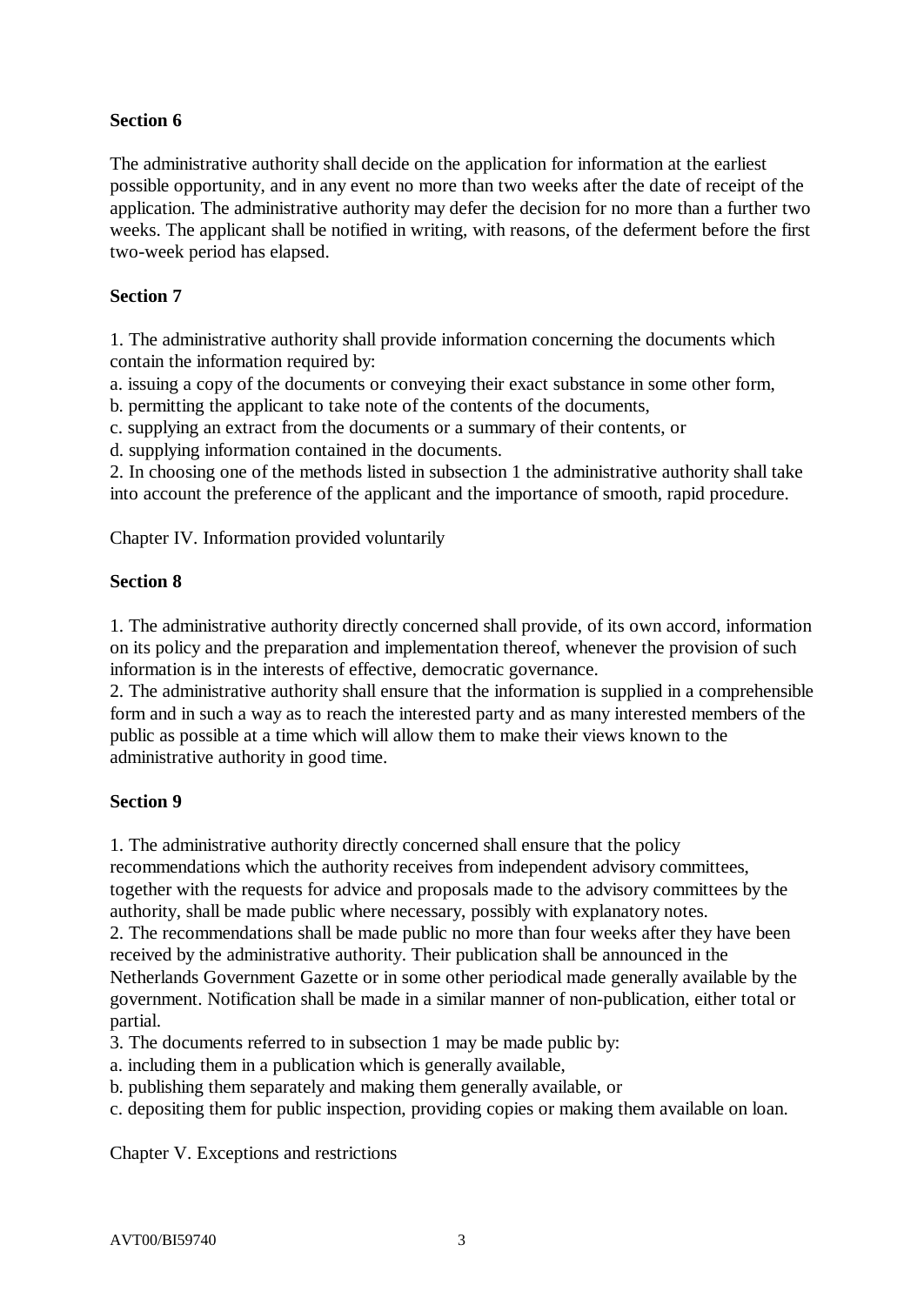# **Section 10**

1. Disclosure of information pursuant to this Act shall not take place insofar as::

a. this might endanger the unity of the Crown;

b. this might damage the security of the State;

c. the data concerned relate to companies and manufacturing processes and were furnished to the government in confidence by natural or legal persons.

d. personal data as meant in section 2 of chapter 2 of the Protection of personal data act, unless the disclosure clearly does not violate the personal privacy.

2. Nor shall disclosure of information take place insofar as its importance does not outweigh one of the following:

a. relations between the Netherlands and other states or international organisations;

b. the economic and financial interests of the State, other bodies constituted under public law

or the administrative authorities referred to in section 1a, subsection 1 (c and d) and subsection 2;

c. the investigation of criminal offences and the prosecution of offenders;

d. inspection, control and oversight by administrative authorities;

e. respect for personal privacy;

f. the importance to the addressee of being the first to note the information;

g. the prevention of disproportionate advantage or disadvantage to the natural or legal persons concerned or to third parties.

3. Subsection 2, chapeau and at b, shall apply to the disclosure of environmental information concerning confidential procedures.

4. Subsection 2, chapeau and at g, shall not apply to the disclosure of environmental information. It is possible to refrain from disclosing such information pursuant to this Act if its publication would make damage to the environment more likely.

# **Section 11**

1. Where an application concerns information contained in documents drawn up for the purpose of internal consultation, no information shall be disclosed concerning personal opinions on policy contained therein.

2. Information on personal opinions on policy may be disclosed, in the interests of effective, democratic governance, in a form which cannot be traced back to any individual. If those who expressed the opinions in question or who supported them agree, information may be disclosed in a form which may be traced back to individuals.

3. Information concerning the personal opinions on policy contained in the recommendations of a civil service or mixed advisory committee may be disclosed if the administrative authority directly concerned informed the committee members of its intention to do so before they commenced their activities.

Chapter VI. Other provisions

# **Section 12**

Rules applicable to the central government may be laid down by or pursuant to an order in council concerning charges for copies of documents made and extracts from or abstracts of documents supplied in response to applications for information.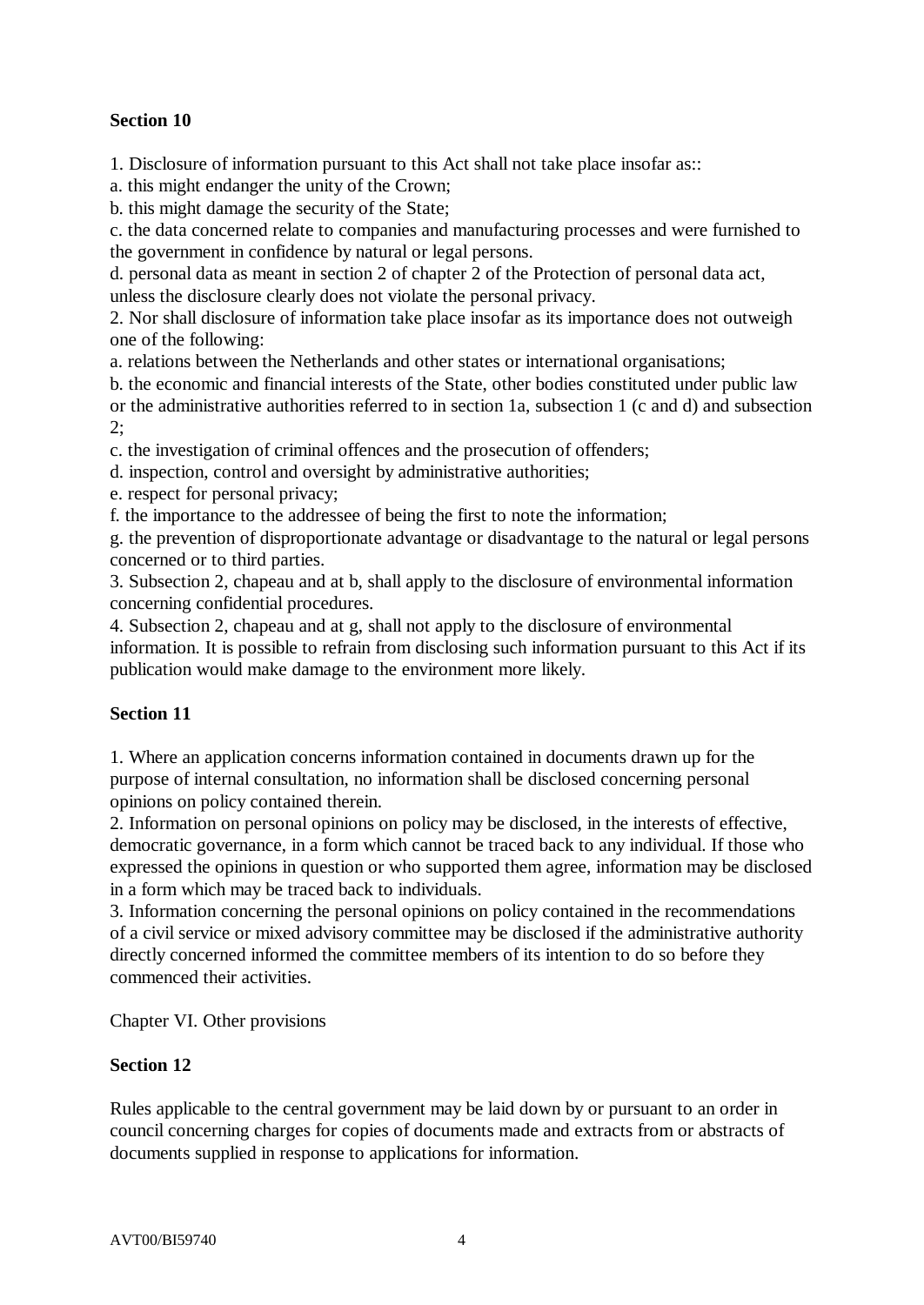# **Section 13**

Publication of recommendations by the Council of State or independent advisory committees which were issued before 1 May 1980 shall not be compulsory under the present Act.

## **Section 14**

Further rules concerning the implementation of provisions laid down by or pursuant to the present Act may be laid down:

a. for central government, by or pursuant to an order by Our Prime Minister in accordance with the views of the Cabinet;

b. for provinces, municipalities, water boards and the other administrative authorities referred to in section 1*a*, subsection 1 (c and d) and subsection 2, by their executive bodies.

## **Section 15**

[Lapsed.]

## **Section 16**

The provisions of the previous Government Information (Public Access) Act (Bulletin of Acts and Decrees 1987, no. 581) shall continue to apply to appeals against decisions given pursuant to the said Act which had been lodged before the present Act entered into force.

## **Section 17**

Our Prime Minister and Minister of General Affairs, and our Minister of the Interior shall, within five years of the entry into force of the present Act, report to the States General on its application.

Chapter VII. Amendments to certain Acts of Parliament

### **Section 18**

[Contains amendments to other regulations.]

### **Section 19**

The provisions of the previous Act shall continue to apply to advisory reports, recommendations and proposals issued by the Council of State before the present Act entered into force.

### **Section 20**

[Contains amendments to other regulations.]

# **Section 21**

Restrictions on access imposed before the entry into force of the present Act shall continue to